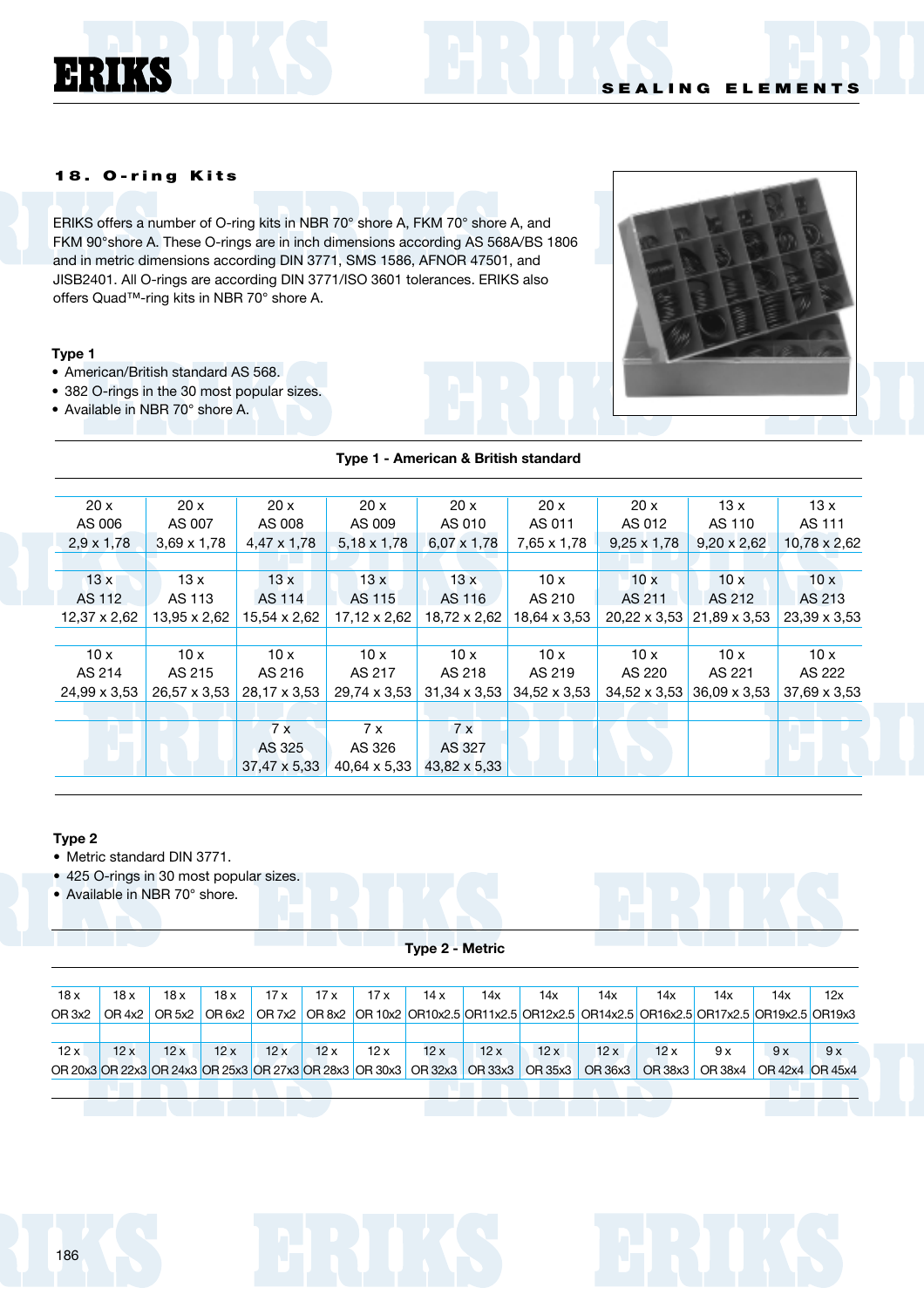

### **Type A**

- American/British standard AS 568.
- 435 O-rings in 30 most popular sizes.
- Available in NBR 70° shore A, NBR 90° shore A, or FKM 70° shore A.



EHR

K n

| Type A - American & British standard |  |
|--------------------------------------|--|
|                                      |  |

| 30x                      | 30x                      | 30x                      | 30x                       | 30x                |
|--------------------------|--------------------------|--------------------------|---------------------------|--------------------|
| 006 (2,90 x 1,78)        | 007 (3,69 x 1,78)        | 008 (4,47 x 1,78)        | 009 (5,28 x 1,78)         | 010 (6,07 x 1,78)  |
|                          |                          |                          |                           |                    |
| 30x                      | 30x                      | 20x                      | 20x                       | 10x                |
| $011(7,65 \times 1,78)$  | 012 (9,25 x 1,78)        | 013 (10,82 x 1,78)       | 014 (12,42 x 1,78)        | 015 (14,0 x 1,78)  |
|                          |                          |                          |                           |                    |
| 10x                      | 10x                      | 10x                      | 15x                       | 15x                |
| $016(15,60 \times 1,78)$ | $017(17,17 \times 1,78)$ | $018(18,77 \times 1,78)$ | 110 $(9.20 \times 2.62)$  | 111 (10,78 x 2,62) |
|                          |                          |                          |                           |                    |
| 15x                      | 15x                      | 10x                      | 10x                       | 10x                |
| 112 (12,37 x 2,62)       | 113 (13,95 x 2,62)       | 114 (15,54 x 2,62)       | 115 (17,12 $\times$ 2,62) | 116 (18,72 x 2,62) |
|                          |                          |                          |                           |                    |
| 10x                      | 5x                       | 5x                       | 5x                        | 5x                 |
| 117 (20,30 x 2,62)       | 118 (21,90 x 2,62)       | 119 (23,47 x 2,62)       | 210 (18,64 x 3,53)        | 211 (20,22 x 3,53) |
|                          |                          |                          |                           |                    |
| 5x                       | 5x                       | 5x                       | 5x                        | 5x                 |
| 212 (21,82 x 3,53)       | 213 (23,39 x 3,53)       | 214 (24,99 x 3,53)       | 215 (26,57 x 3,53)        | 216 (28,17 x 3,53) |

### **Type B**

- American/British standard AS 568A/BS1806.
- 295 O-rings in 24 most popular sizes (larger sizes than in Kit A).
- Available in NBR 70° shore A, NBR 90° shore A, or FKM 70° shore A.

|                          |                    | $\sim$ , and $\sim$ . The state of $\sim$ . The state of $\sim$ |                    |                    |                    |
|--------------------------|--------------------|-----------------------------------------------------------------|--------------------|--------------------|--------------------|
| 15x                      | 15x                | 15x                                                             | 15x                | 15x                | 15x                |
| $019(20,35 \times 1,78)$ | 020 (21,95 x 1,78) | 120 (25,07 x 2,62)                                              | 121 (26,65 x 2,62) | 122 (28,25 x 2,62) | 123 (29,82 x 2,62) |
|                          |                    |                                                                 |                    |                    |                    |
| 15x                      | 15 x               | 15x                                                             | 15x                | 15x                | 15x                |
| 124 (31,42 x 2,62)       | 125 (33,0 x 2,62)  | 126 (34,60 x 2,62)                                              | 217 (29,74 x 3,53) | 218 (31,34 x 3,53) | 219 (32,92 x 3,53) |
|                          |                    |                                                                 |                    |                    |                    |
| 15x                      | 10x                | 10x                                                             | 10x                | 10x                | 10x                |
| 220 (34,52 x 3,53)       | 221 (36,09 x 3,53) | 222 (37,69 x 3,53)                                              | 223 (40,87 x 3,53) | 224 (44,04 x 3,53) | 225 (47,22 x 3,53) |
|                          |                    |                                                                 |                    |                    |                    |
| 10x                      | 10x                | 10x                                                             | 10x                | 5x                 | 5x                 |
| 226 (50,39 x 3,53)       | 325 (37,47 x 5,33) | 326 (40,64 x 5,33)                                              | 327 (43,82 x 5,33) | 328 (46,99 x 5,33) | 329 (50,17 x 5,33) |

# **Type B - American & British standard**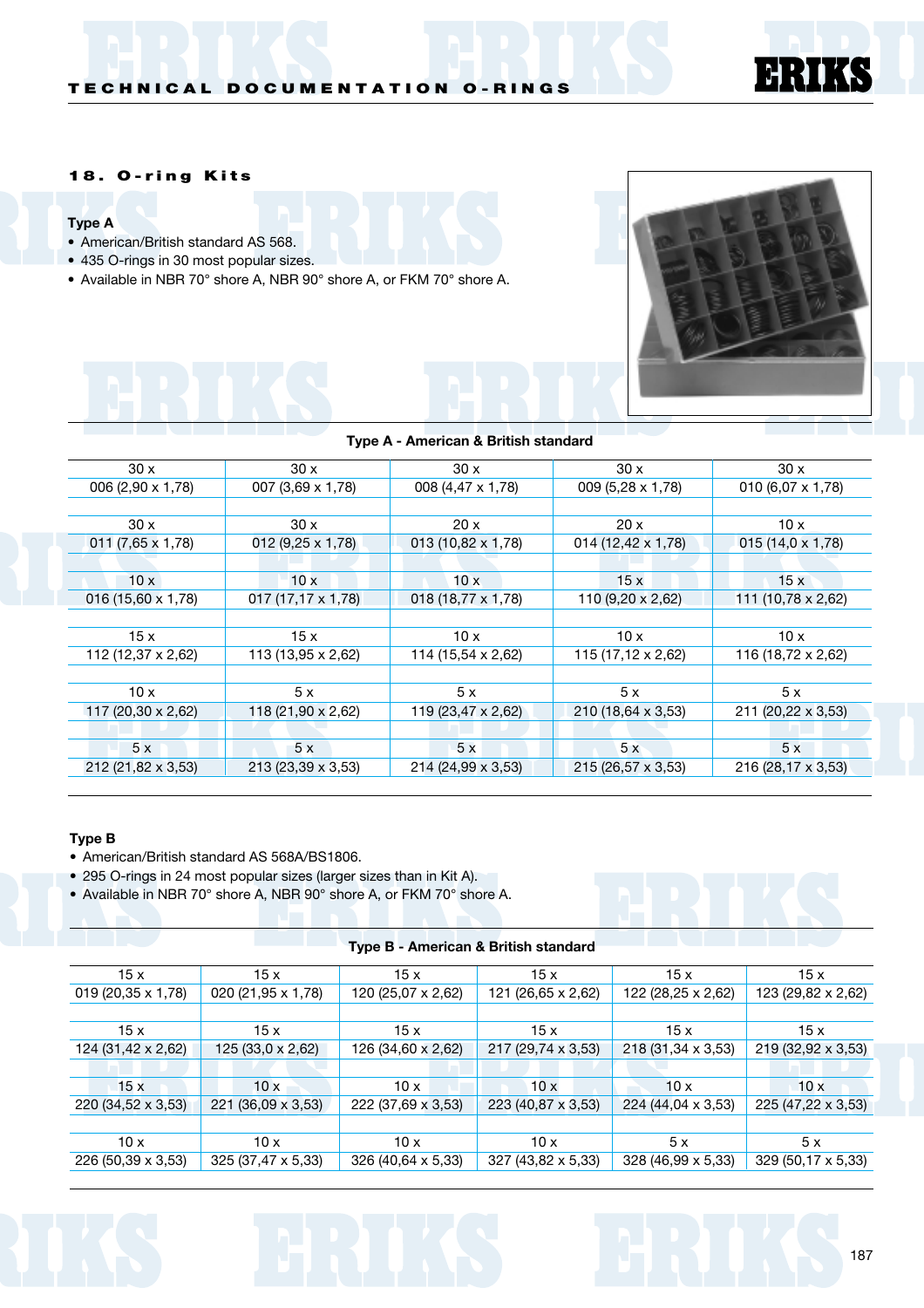ERIKS



## **Type C**

- Metric standard DIN 3771.
- 425 O-rings in the most popular sizes.
- Available in NBR 70° shore A or FKM 70° shore A.

| <b>Type C - DIN Metric</b> |                 |               |               |               |  |  |
|----------------------------|-----------------|---------------|---------------|---------------|--|--|
|                            |                 |               |               |               |  |  |
| 20x                        | 20x             | 20x           | 20x           | 20x           |  |  |
| OR 4 x 2                   | OR $6 \times 2$ | OR 8 x 2      | OR 10 x 2     | OR 12 x 2     |  |  |
|                            |                 |               |               |               |  |  |
| 20x                        | 20x             | 20x           | 20x           | 20x           |  |  |
| OR 3,3 x 2,4               | OR 4,3 x 2,4    | OR 5.3 x 2.4  | OR 6,3 x 2,4  | OR 7,3 x 2,4  |  |  |
|                            |                 |               |               |               |  |  |
| 20x                        | 20x             | 15x           | 15x           | 15x           |  |  |
| OR 8,3 x 2,4               | OR 9.3 x 2.4    | OR 10.3 x 2.4 | OR 11,3 x 2,4 | OR 12.3 x 2.4 |  |  |
|                            |                 |               |               |               |  |  |
| 15x                        | 15 x            | 10x           | 10x           | 10x           |  |  |
| OR 13,3 x 2,4              | OR 14,3 x 2,4   | OR 15,3 x 2,4 | OR 16,3 x 2,4 | OR 17,3 x 2,4 |  |  |
|                            |                 |               |               |               |  |  |
| 10x                        | 10x             | 10x           | 10x           | 10x           |  |  |
| OR 10 x 3                  | OR 12 x 3       | OR 14 x 3     | OR 16 x 3     | OR 18 x 3     |  |  |
|                            |                 |               |               |               |  |  |
| 10x                        | 5x              | 5x            | 5x            | 5x            |  |  |
| OR 19,2 x 3                | OR 20 x 3       | OR 22 x 3     | OR 24 x 3     | OR 26,2 x 3   |  |  |

#### **Type D**

- Metric standard DIN 3771.
- 295 O-rings in the 24 most popular sizes (larger sizes than Type C).
- Available in NBR 70° shore A or FKM 70° shore A.

|  |  |  | <b>Type D - DIN Metric</b> |
|--|--|--|----------------------------|
|--|--|--|----------------------------|

| 15x         | 15x         | 15x         | 15x         | 15x       | 15x           |
|-------------|-------------|-------------|-------------|-----------|---------------|
| OR 18 x 2   | OR 20 x 2   | OR 25 x 3   | OR 26,2 x 3 | OR 28 x 3 | OR 29,2 x 3   |
|             |             |             |             |           |               |
| 15x         | 15x         | 15x         | 15x         | 15x       | 15x           |
| OR 32,2 x 3 | OR 34,2 x 3 | OR 36,2 x 3 | OR 30 x 4   | OR 32 x 4 | $34 \times 4$ |
|             |             |             |             |           |               |
| 15x         | 10x         | 10x         | 10x         | 10x       | 10x           |
| OR 35 x 4   | OR 38 x 4   | OR 40 x 4   | OR 42 x 4   | OR 45 x 4 | OR 46 x 4     |
|             |             |             |             |           |               |
| 10x         | 10x         | 5x          | 5x          | 5x        | 5x            |
| OR 48 x 4   | OR 35 x 5   | OR 40 x 5   | OR 45 x 5   | OR 48 x 5 | OR 50 x 5     |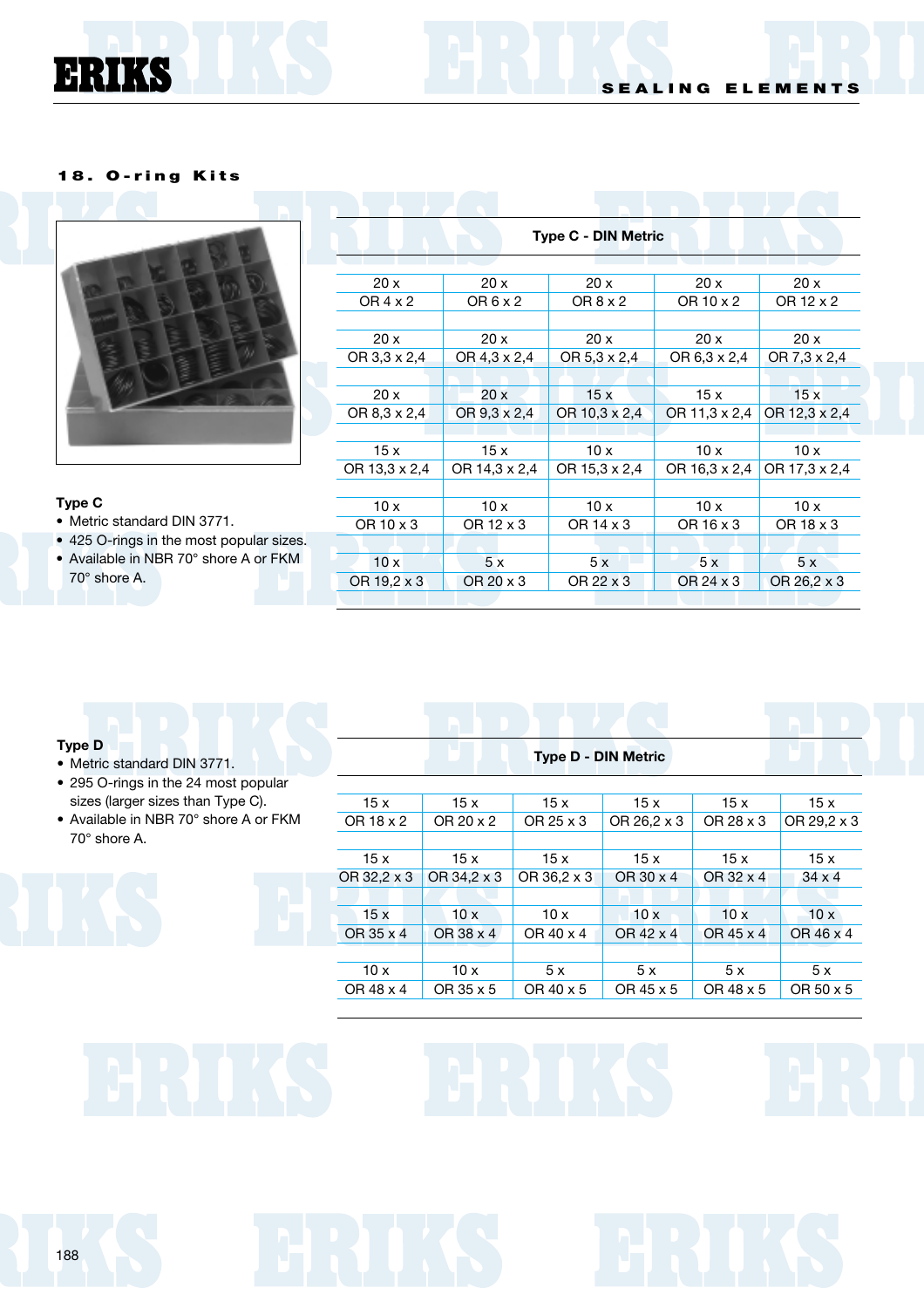



### **Type SV**

- Swedish Metric standard SMS1568.
- 425 O-rings in the 30 most popular sizes.
- Available in NBR 70° shore A.

| <b>Type SV - Swedish Metric</b> |               |               |               |               |  |  |
|---------------------------------|---------------|---------------|---------------|---------------|--|--|
|                                 |               |               |               |               |  |  |
| 20x                             | 20x           | 20x           | 20x           | 20x           |  |  |
| OR 8,1 x 1,6                    | OR 9,1 x 1,6  | OR 10,1 x 1,6 | OR 11.1 x 1.6 | OR 12,1 x 1,6 |  |  |
|                                 |               |               |               |               |  |  |
| 20x                             | 20x           | 20x           | 20x           | 20x           |  |  |
| OR 13,1 x 1,6                   | OR 14,1 x 1,6 | OR 15.1 x 1.6 | OR 16,1 x 1,6 | OR 5.3 x 2.4  |  |  |
|                                 |               |               |               |               |  |  |
| 20x                             | 20x           | 15x           | 15x           | 15x           |  |  |
| OR 6,3 x 2,4                    | OR 7,3 x 2,4  | OR 8,3 x 2,4  | OR 9,3 x 2,4  | OR 10.3 x 2.4 |  |  |
|                                 |               |               |               |               |  |  |
| 15x                             | 15 x          | 10x           | 10x           | 10x           |  |  |
| OR 11,3 x 2,4                   | OR 12,3 x 2,4 | OR 13.3 x 2.4 | OR 14,3 x 2,4 | OR 15,3 x 2,4 |  |  |
|                                 |               |               |               |               |  |  |
| 10x                             | 10x           | 10x           | 10x           | 10x           |  |  |
| OR 16,3 x 2,4                   | OR 17,3 x 2,4 | OR 19,2 x 3   | OR 22,2 x 3   | OR 24,2 x 3   |  |  |
|                                 |               |               |               |               |  |  |
| 10x                             | 5 x           | 5x            | 5x            | 5x            |  |  |
| OR 26,2 x 3                     | OR 29.2 x 3   | OR 32,2 x 3   | OR 34,2 x 3   | OR 36,2 x 3   |  |  |
|                                 |               |               |               |               |  |  |

### **Type SV-2**

- Swedish Metric standard SMS1568.
- 210 O-rings in the 24 most popular sizes (larger sizes than Type SV).
- Available in NBR 70° shore A.

**Type SV-2 - Swedish Metric** 15 x 15 x 15 x 15 x 15 x 15 x 15 x OR 15,3 x 2,4 OR 16,3 x 2,4 OR 17,3 x 2,4 OR 32,2 x 3 OR 34,2 x 3 OR 36,2 x 3 10 x 10 x 10 x 10 x 10 x 10 x 10 x OR 39,2 x 3 OR 42,2 x 3 OR 44,2 x 3 OR 49,5 x 3 OR 54,5 x 3 OR 59,5 x 3 5 x 5 x 5 x 5 x 5 x 5 x 5 x OR 64,5 x 3 OR 69,5 x 3 OR 74,5 x 3 OR 79,5 x 3 OR 84,5 x 3 OR 89,5 x 3 5 x 5 x 5 x 5 x 5 x 5 x 5 x OR 94,5 x 3 OR 99,5 x 3 OR 104,5 x 3 OR 44,2 x 5,7 OR 49,2 x 5,7 OR 54,2 x 5,7